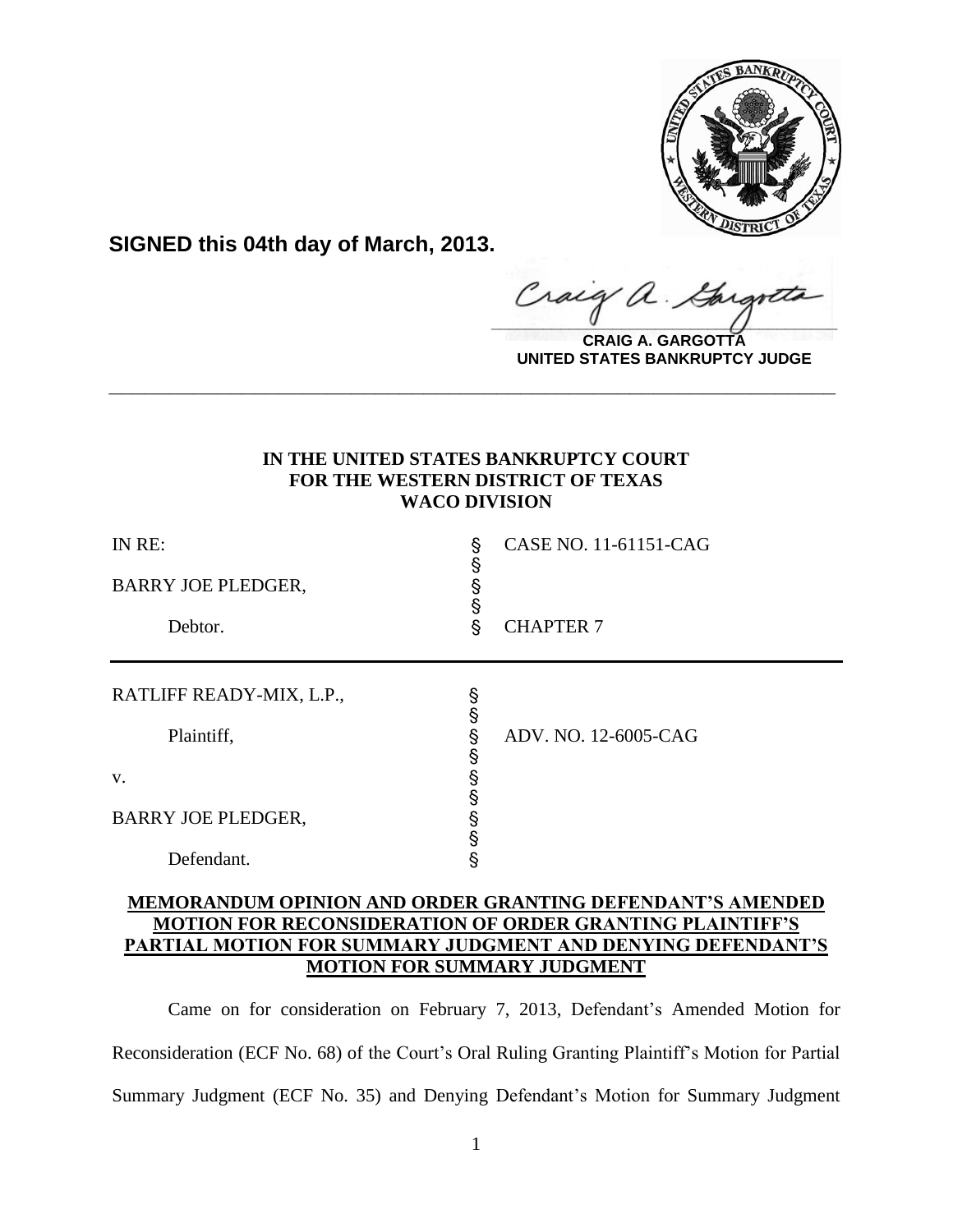(ECF No. 29). The Court finds that the Motion should be GRANTED and ORDERS the following relief:

#### **BACKGROUND**

Defendant, the president of Pledger Construction Company ("Pledger Construction"), filed his Chapter 7 petition on October 18, 2011 (Bankr. Case, ECF No. 1). On January 23, 2012, Plaintiff—a Texas limited partnership and concrete supplier—filed an adversary proceeding against Defendant and asked the Court to find that certain debts owed to Plaintiff by Defendant were nondischargeable under 11 U.S.C. § 523(a)(2), (4), and (6) (Adv. Proceeding, ECF No. 1). The debts arise from Defendant's alleged failure to pay Plaintiff for concrete supplied in Defendant's construction projects (*Id.*). Plaintiff then moved for partial summary judgment, claiming it was entitled to judgment as a matter of law under Section 523(a)(4) because, under Texas law, Defendant breached a fiduciary duty when Defendant received full payment on three of its construction projects yet failed to pay Plaintiff for the supplied concrete (ECF No*.* 32). Defendant filed his own Motion for Summary Judgment (ECF No. 29) seeking judgment on all counts.

The Texas statute in question (the "Texas Construction Trust Fund Statute") creates a constructive trust on funds general contractors receive when they are paid in full for construction projects. *See* Tex. Prop. Code Ann. §§ 162.001-161.003 (West 2012). Under the statute, a general contractor acts as trustee of the funds, and the subcontractors, who provided labor and materials for the projects, are to receive those funds as beneficiaries. *Id.* It is therefore a breach of fiduciary duty if the general contractor is paid in full but chooses not to pay the subcontractors for labor or materials supplied. *Id.* at § 162.031(a). It is an affirmative defense, however, to use the trust funds to pay "actual expenses directly related" to the particular construction project for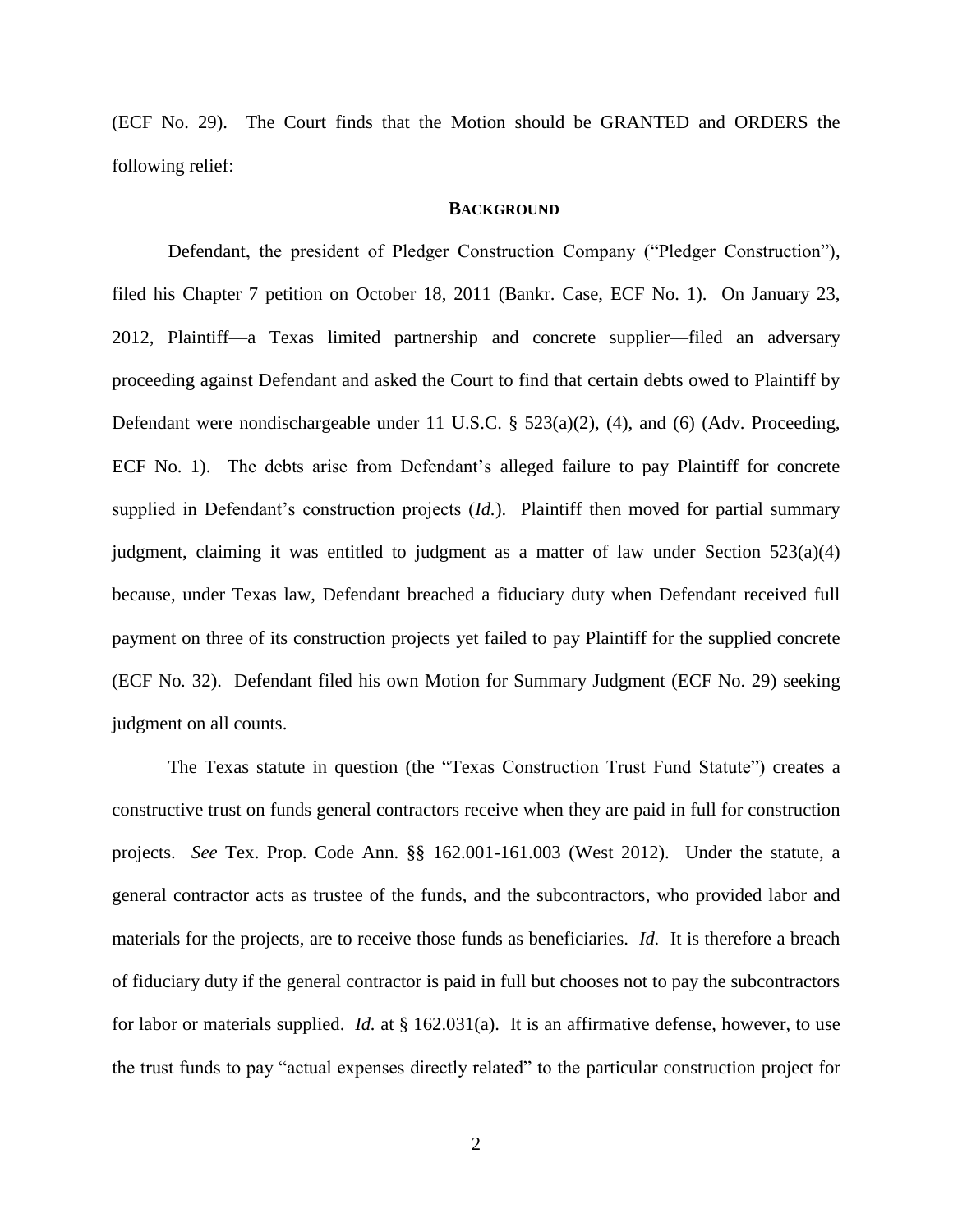which the general contractor was paid. *Id.* at § 162.031(b). Plaintiff argued at hearing that the evidence showed Defendant received full payment for three construction projects for which Plaintiff supplied concrete. Plaintiff, however, was never paid in full.

At hearing, Defendant admitted he did not pay Plaintiff for the work performed, but argued that Plaintiff did not meet its burden of proof to show how Defendant spent the money once he received it. Further, Defendant argued that he used the proceeds from the construction projects to pay general expenses of the corporation, a use he claims is permissible under the Fifth Circuit case *In re Nicholas*. 956 F.3d 110 (5th Cir. 1992). In *Nicholas*, the plaintiff, a subcontractor that supplied plumbing materials, never received payment for the supplies, even though the defendant, the general contractor, was paid in full for the projects. *Id.* at 111. The Fifth Circuit held in this case that the failure to pay was not a violation of the statute because the plaintiff failed to provide evidence that funds were misapplied under Texas law. *Id.* at 114. The court also noted that the Texas statute "permits application of trust fund receipts for 'actual expenses directly related' to the project." *Id.* Defendant also pointed to the Fifth Circuit's statement that the Texas Construction Trust Fund Statute does not require "create red, blue, and yellow dollars each of which can only be used for the red, blue, or yellow construction project" as further evidence that funds can be comingled and used to pay general expenses of the corporation without violating the statute.

This Court looked to an opinion from the District Court for the Western District of Texas that applied *Nicholas* to the Texas Construction Trust Fund Statute. *Aguado Stone v. Wissen,*  Cause No. A-07-CA-506-LY (W.D. Tex. Mar. 11, 2008). In *Aguado Stone*, the plaintiff provided stone for the defendant's various construction projects. *Id.* Despite being paid in full for each construction project, the defendant failed to pay the plaintiff for the stone provided. *Id.*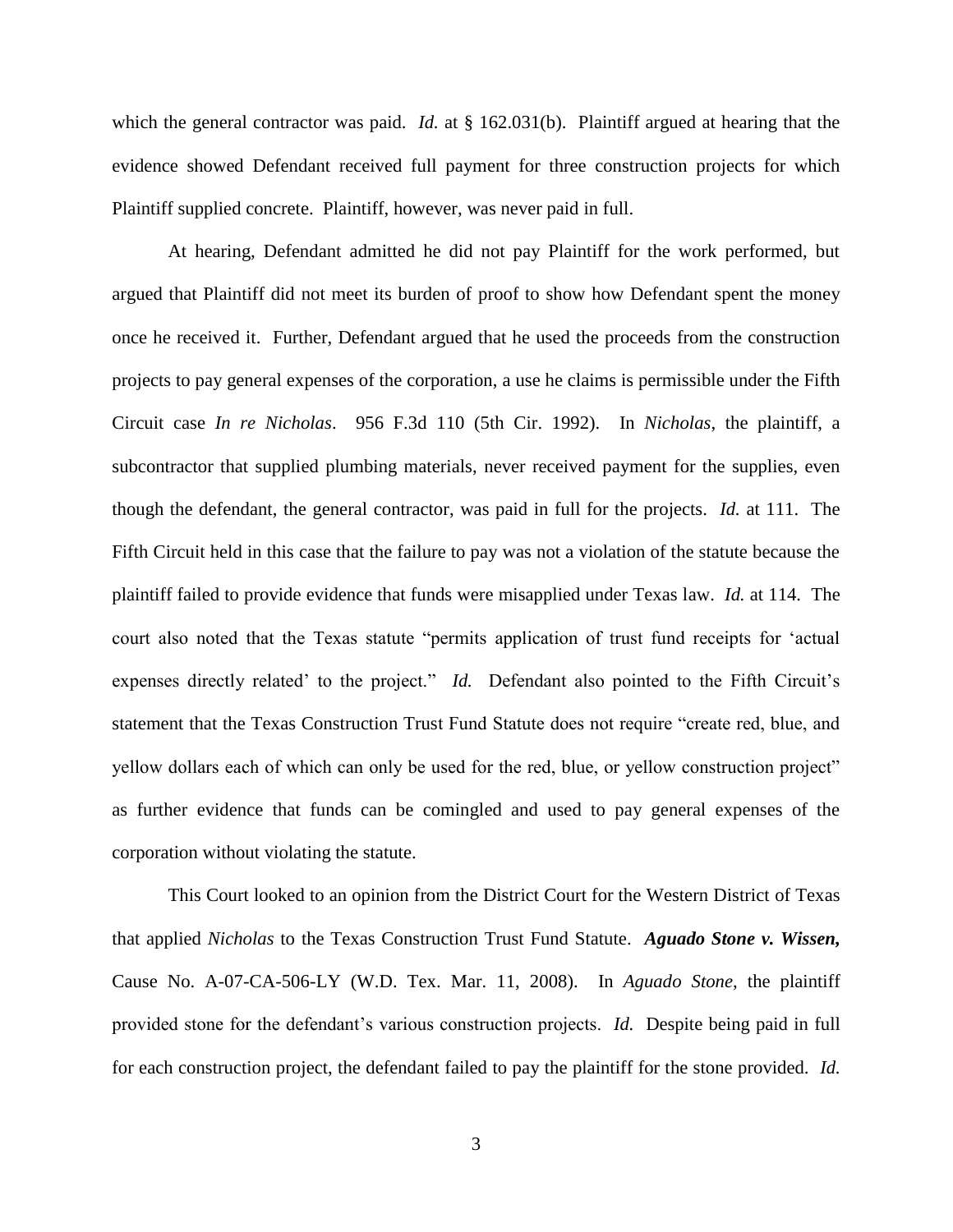The defendant testified that he used construction payments to pay "expenses of his business, without regard to the particular project that generated the income," and that he did so "in an attempt to keep his construction business alive." *Id.* The defendant claimed this use of funds allowed him to seek safe harbor under the Texas Construction Trust Fund Statute's affirmative defense. *Id.* The District Court found that the defendant's use of funds on other construction projects was a violation of the Texas Construction Trust Fund Statute, and therefore found the defendant's debts to be nondischargeable. *Id.*

In an oral ruling issued on December 18, 2012, this Court followed the District Court's approach in *Aguado Stone* and found that Plaintiff provided enough evidence to prove that Defendant was paid in full for three separate construction projects yet never paid Plaintiff for the concrete provided in those projects. The Court also found sufficient proof that Defendant spent the funds received from the projects on general expenses of the corporation, a violation of the Texas Construction Trust Fund Statute according to *Aguado Stone*. Finally, the Court found that Defendant did not provide any evidence to avail himself the affirmative defense of paying "actual expenses directly related" to the construction. Accordingly, the Court ruled Defendants' debts nondischargeable and granted Plaintiff's Motion for Partial Summary Judgment while denying Defendant's Motion for Summary Judgment.

Defendant filed his Amended Motion for Reconsideration on January 2, 2013, asking the Court to reconsider its decision and claiming that *Aguado Stone* incorrectly applied both the Texas Construction Trust Fund Statute and the *Nicholas* decision. The Court held a hearing on February 7, 2013, and took the matter under advisement.

## **PARTIES' CONTENTIONS**

Both parties have represented to the Court numerous times that there is no factual issue in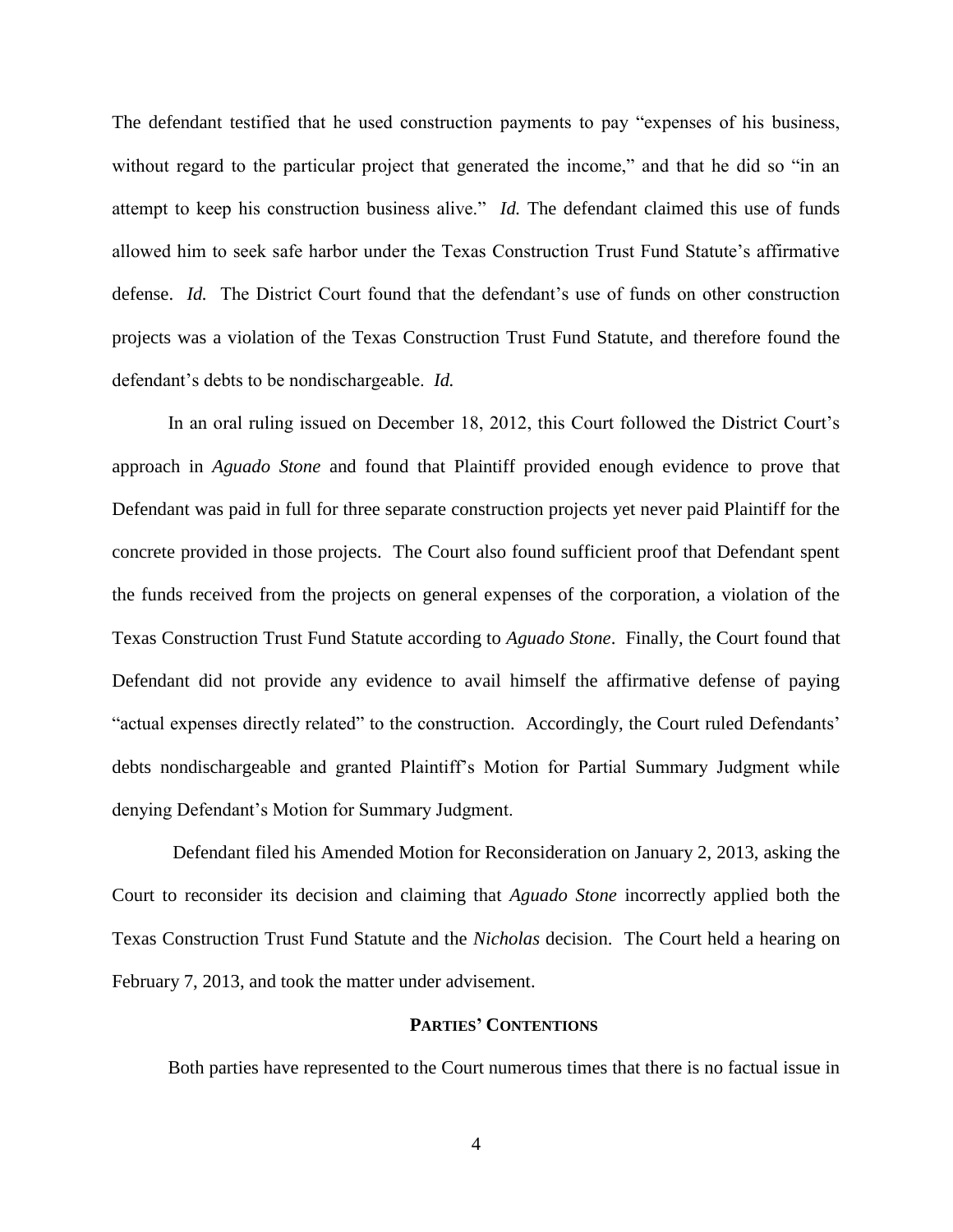dispute. The parties both agree that Defendant was paid in full for its construction projects on which Plaintiff supplied concrete. The parties also agree that Defendant, despite being paid in full, did not pay Plaintiff for the concrete. The issue at hand, therefore, is purely a legal one. All that remains for the Court to determine is whether Defendant's use of the funds to pay expenses such as telephone bills, salaries, and other overhead constitutes "actual expenses directly related" to the construction projects under Section 162.003.

### **DISCUSSION**

## A. Legal Standard for Modification of Judgment

Rule 59 of the Federal Rules of Civil Procedure—applicable to bankruptcy cases under Federal Rule of Bankruptcy Procedure 9023—allows a court to modify or amend its prior judgment. *Id.* at 59(e). "Any error of law, if prejudicial, is a good ground for a new trial." 11 Charles Alan Wright, et al., Federal Practice and Procedure § 2805 (2008) (citing *Colegrove v. Cameron Machine Co.,* 172 F.Supp.2d 611, 632 (W.D. Pa. Oct. 23, 2001) (citations omitted)). Reconsideration of a judgment, however, "is an extraordinary remedy that should be used sparingly." *Templet v. Hyrdochem Inc.***,** 367 F.3d 473, 479 (5th Cir. 2004). Such reconsideration only "serves the narrow purpose of allowing a party to correct manifest errors of law or fact or to present newly discovered evidence." *Id.* Motions for new trial or to amend judgment "are not the proper vehicle for rehashing evidence, legal theories, or arguments that could have been offered or raised before the entry of judgment." *Id.* at 478-79 (internal citations omitted).

The Court recognizes that all plaintiffs in a nondischargeability proceeding carry the burden of proof. *Nicholas***,** 956 F.2d at 114. The court in *Nicholas* applied the burden to plaintiffs even though the defendants were seeking the shelter of an affirmative defense. *Id.*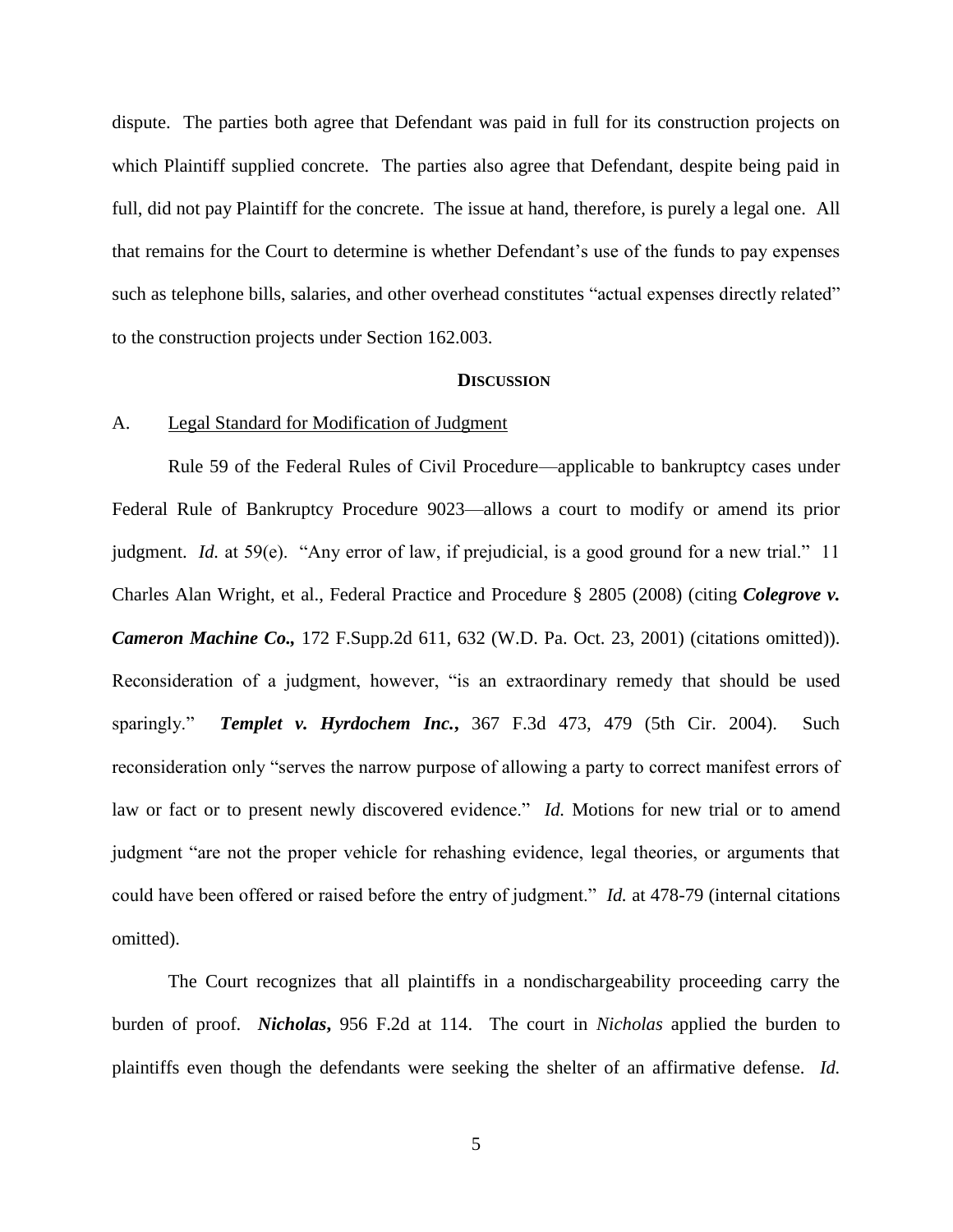Plaintiffs must therefore "adduce some evidence that funds were misapplied under the test." *Id.* This Court, in its oral ruling, found that Plaintiff did adduce some evidence that funds were used on general expenses of the business. The Court also notes that both parties acknowledge there is no factual issue in dispute. Therefore, despite the Court's statements regarding the burden in its oral ruling, the Court is of the opinion that the burden of proof on the facts of this case has been met. Either one party or the other is entitled to judgment as a matter of law.

#### B. History of The Texas Construction Trust Fund Statute

The original Texas Construction Trust Fund Statute stated that it was a misapplication of trust funds for general contractors to divert funds away from subcontractors only if they did so "with intent to defraud." *Nicholas***,** 956 F.2d at 111-12; *Boyle v. Abilene Lumber, Inc.*, 819 F.3d 583 (5th Cir. 1987). The Fifth Circuit noted that the original statute could create a cause of action under 11 U.S.C. § 523(a)(4). *Boyle,* 819 F.2d at 592. The Circuit, however, required a showing of intent to defraud at the time diversion of trust funds. *Id.* Further, under the statute, diversion constituted a breach of fiduciary duty only if the diversion was wrongful at the time it was made. *Id.*

The Texas legislature amended the statute in 1987 to broaden the scienter requirement. *Nicholas***,** 956 F.2d at 111-12; *see* Tex. Prop. Code Ann. § 162.031(a). It is now a misapplication of trust funds if funds were diverted by the trustee "intentionally or knowingly or with intent to defraud." *Id.* The 1987 amendments also added the "actual expenses" affirmative defense articulated in Section 162.031(b). The Fifth Circuit acknowledged in *Nicholas* that these amendments "expanded the realm of debts that are nondischargeable under the Bankruptcy Code." *Id.* The court, however, affirmed the bankruptcy court's decision to find the debts in the case to be dischargeable. *Id.* at 114. The bankruptcy court noted that "all of the money"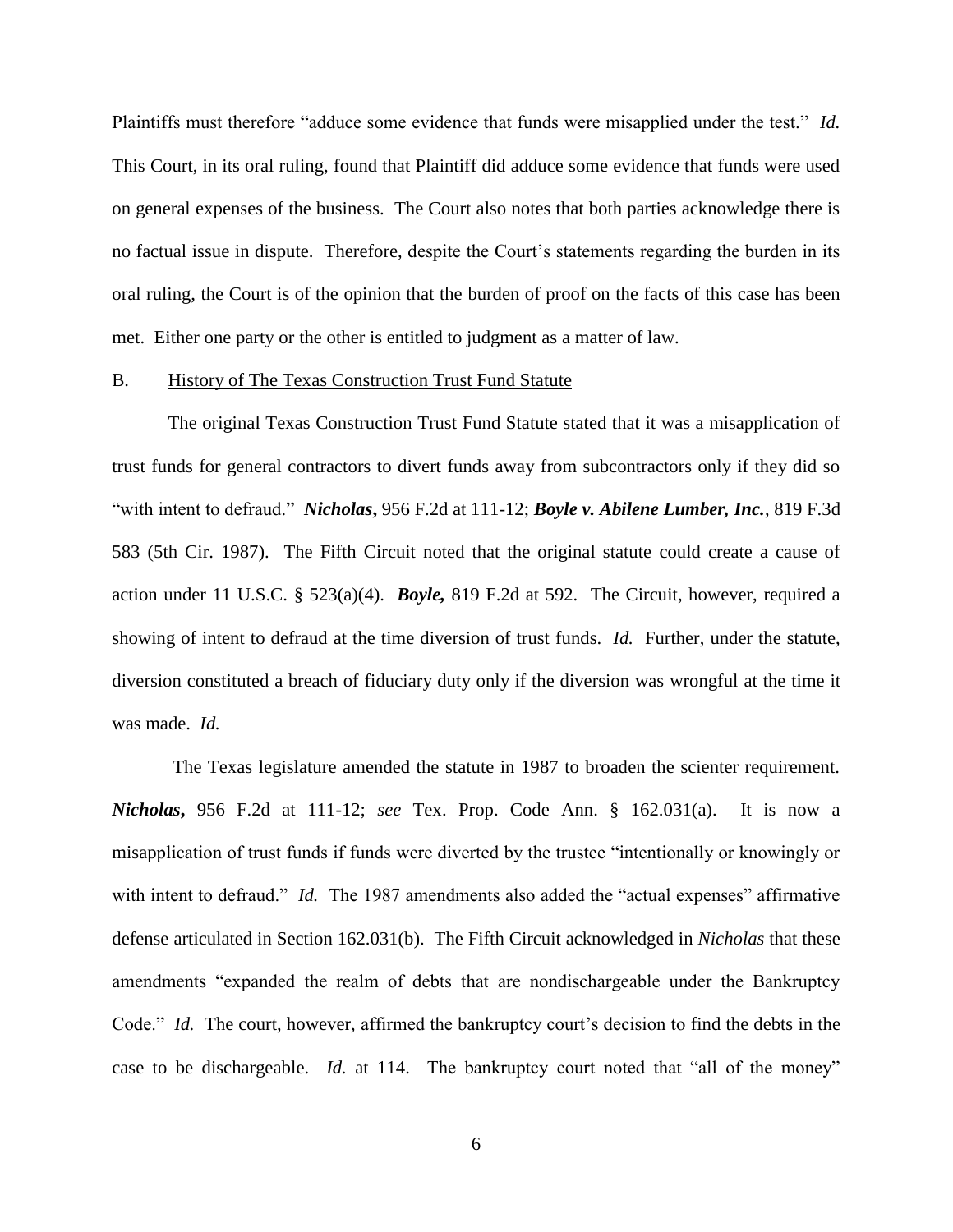received from the construction project "went into the operation of the business." *Id.* Further, the case did not involve "an individual who took money from the contractor . . . for his own use or some frivolous use not connected with the operation of [the] business." *Id.* While the Fifth Circuit did not expressly adopt the bankruptcy court's language in its opinion, it did ultimately decide that the plaintiff failed to "adduce some evidence that funds were misapplied" under the statute and affirmed the bankruptcy court's decision. *Id.*

Another bankruptcy court for the Western District of Texas considered the issue of the Texas Construction Trust Fund Statute after both the 1987 amendments and the *Nicholas*  decision. *In re Faulkner***,** 213 B.R. 660 (Bankr. W.D. Tex. 1997). The bankruptcy court noted that the statute "is to be construed broadly to effectuate the remedial purpose for which it was enacted." *Id.* at 668. When examining the affirmative defense of using trust funds to pay "actual" and "direct" expenses, the bankruptcy court noted that those adjectives "strongly indicate<sup>[]</sup> that . . . more 'indirect' payments, such as overhead to the contractor in question, or 'profit' built into the job's price, would not so qualify." *Id.* at 668. Examining the legislative history, the bankruptcy court stated that it appeared that, while employing a part-time bookkeeper to monitor the progress of a particular job might be an "actual and direct" expense, the monthly expense of a telephone operating across the entire business would not. *Id.* (citing Tex. Atty. Gen. Op. JM-945 (1988)). Under the Attorney General's opinion, an indirect cost only qualifies under the affirmative defense if the expense is "necessary to obtaining or completing the [particular] job." *Id.* The payments at issue in *Faulkner* were compensation to the owners of the entire general contractor business. *Id.* The defendant argued that the compensation could be tied to particular jobs, and therefore should be allowed as "actual and direct" expenses. The bankruptcy court rejected this theory for the following reason: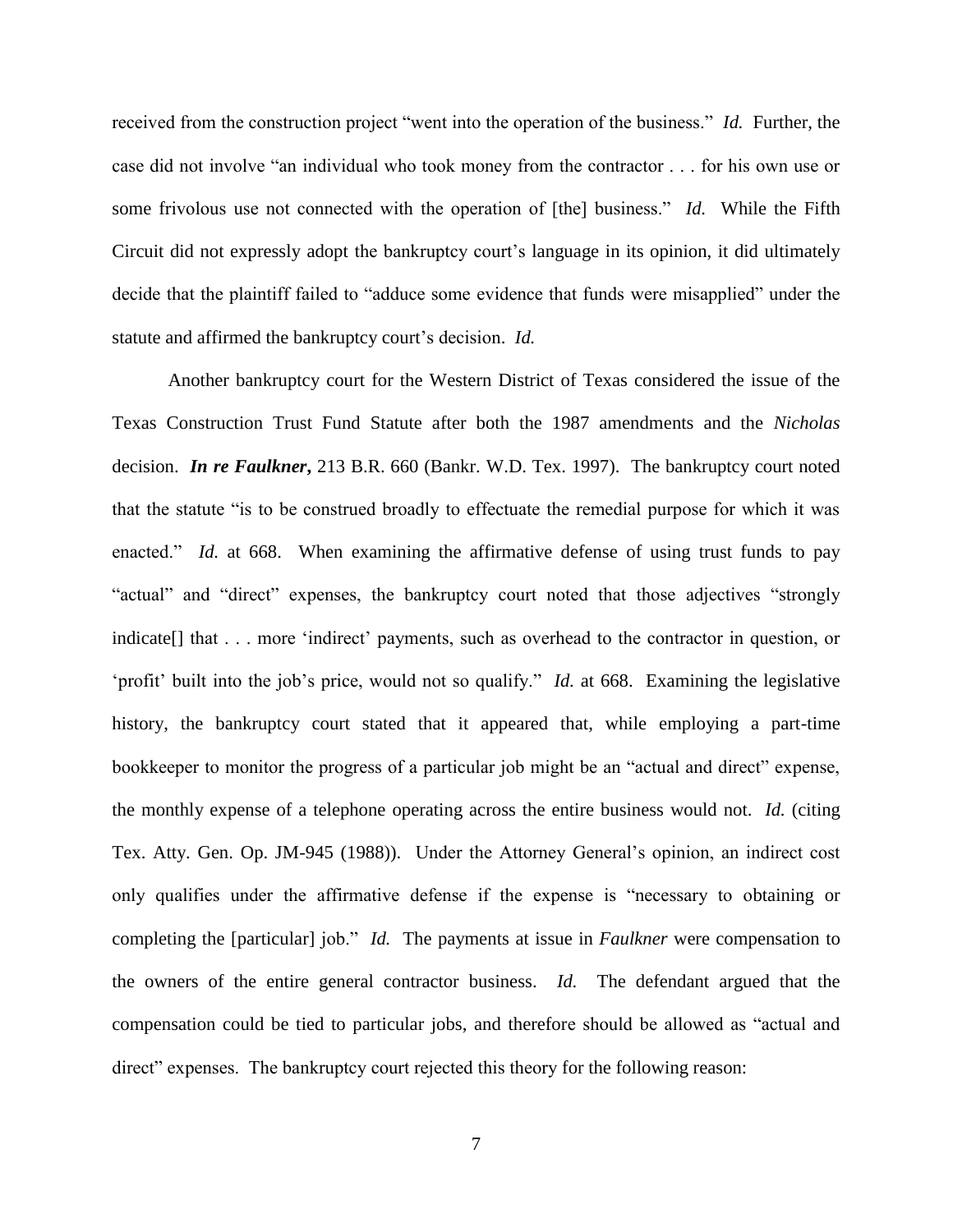Were we, in fact, to read chapter 162 as the defendant to read chapter 162 as the defendant suggests, there would be very little of a contractor's expenses that would *not* be sheltered by § 162.031(b). The exception would quickly swallow the rule. All the money spent by a debtor in the construction business would become expenses that fall into the exception created by § 162.031(b). We simply do not believe that the Texas Legislature, in enacting § 162.031 ever intended to eviscerate the Texas Construction Trust Fund statute in this manner, and therefore reject the [defendant]'s proffered interpretation.

*Id.* at 669. Although the court in *Faulkner* ultimately declined to find the debts in the case nondischargeable, the court also declined to adopt the defendant's interpretation of Section 162.031(b).

The District Court for the Western District of Texas followed this approach in *Aguado Stone*. Case No. 07-CV-00506-LY. The defendant used funds received from a construction project to "pay expenses of his construction business, without regard to the particular project that generated income." *Id.* Indeed, the evidence presented showed that the defendant used proceeds to pay expenses "on other construction projects that were not projects for which [the plaintiff] supplied the product." *Id.* (emphasis removed). The court, noting that the 1987 amendments to the Texas Construction Trust Fund Statute "broadened the scope for finding a misapplication of trust funds," found that the defendant's actions violated the statute and that the debts arising out of the misapplication of funds were nondischargeable under Section  $523(a)(4)$ .

It is in consideration of the above history and interpretation of the Texas Construction Trust Fund Statute that this Court examined the evidence in the present case. Defendant claimed in deposition testimony and affidavits that, once he received money for construction projects, he used the funds to pay truck payments, telephone bills, and payroll. Further, Defendant admitted that, on one of the projects, he was paid in full but did not use those payments on expenses related to that project, but spent them elsewhere in the corporation. Considering the expansion of the statute's applicability, and in the interest of consistency with this Court's own District, the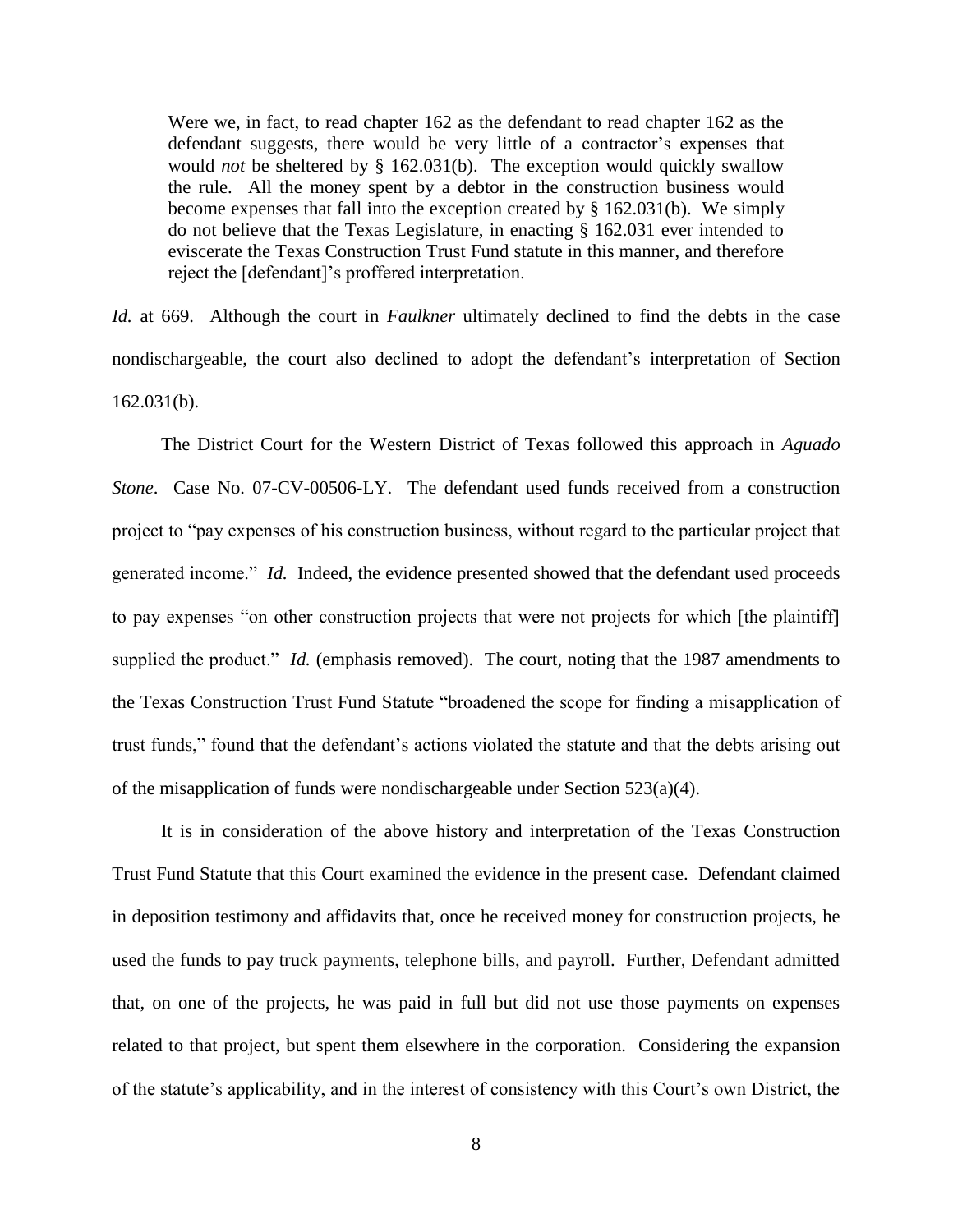Court found this use of funds to be a violation of the Texas Construction Trust Fund Statute, and therefore the debts owed to Plaintiff constituted a nondischargeable debt under  $523(a)(4)$ .

### C. *In re Swor*

In his Amended Motion to Reconsider, Defendant cites the Fifth Circuit's recent opinion on Section 162.031, *In re Swor*, 347 Fed.Appx. 113 (5th Cir. 2009). In *Swor*, the debtor was a small business that filed for Chapter 11 but subsequently converted to Chapter 7. *Id.* at 115. The owners of the business (the "Swors") "infused over \$106,000 of their personal funds into the business and made numerous financial sacrifices to keep the business afloat." *Id.* (quoting *In re Swor*, 2008 WL 938940 (Bankr. S.D. Tex. Apr. 4, 2008)). When the debtor began experiencing financial difficulty, the Swors began diverting funds from the corporate accounts to pay themselves. 347 Fed.Appx. at 115. When the debtor filed bankruptcy, it owed more than \$8,000 to a subcontractor that supplied construction hardware. Although the debtor was paid in full for the project in which the subcontractor supplied the hardware, the debtor did not pay the subcontractor for the materials. *Id.* The subcontractor filed a nondischargeability action alleging breach of fiduciary duty under Section 523(a)(4). *Id.* at 116. This invoked a discussion of the Texas Construction Trust Fund Statute in which the Fifth Circuit cited *Boyle* for the premise that trust funds need not be kept in separate accounts. *Id.* (citing *Boyle*, 819 F.2d at 592). The Fifth Circuit, however, goes further to state that, as a general rule:

"Nor must these funds be spent only on the project for which they were received—they may be spent on other projects or on expenses related to general business overhead."

*Id.* Although the Fifth Circuit did not make a determination as to whether the Swors' debt was nondischargeable, it cited *Boyle* as providing the guiding principle that general business overhead expenses were permissible under the Texas Construction Trust Fund Statute.

9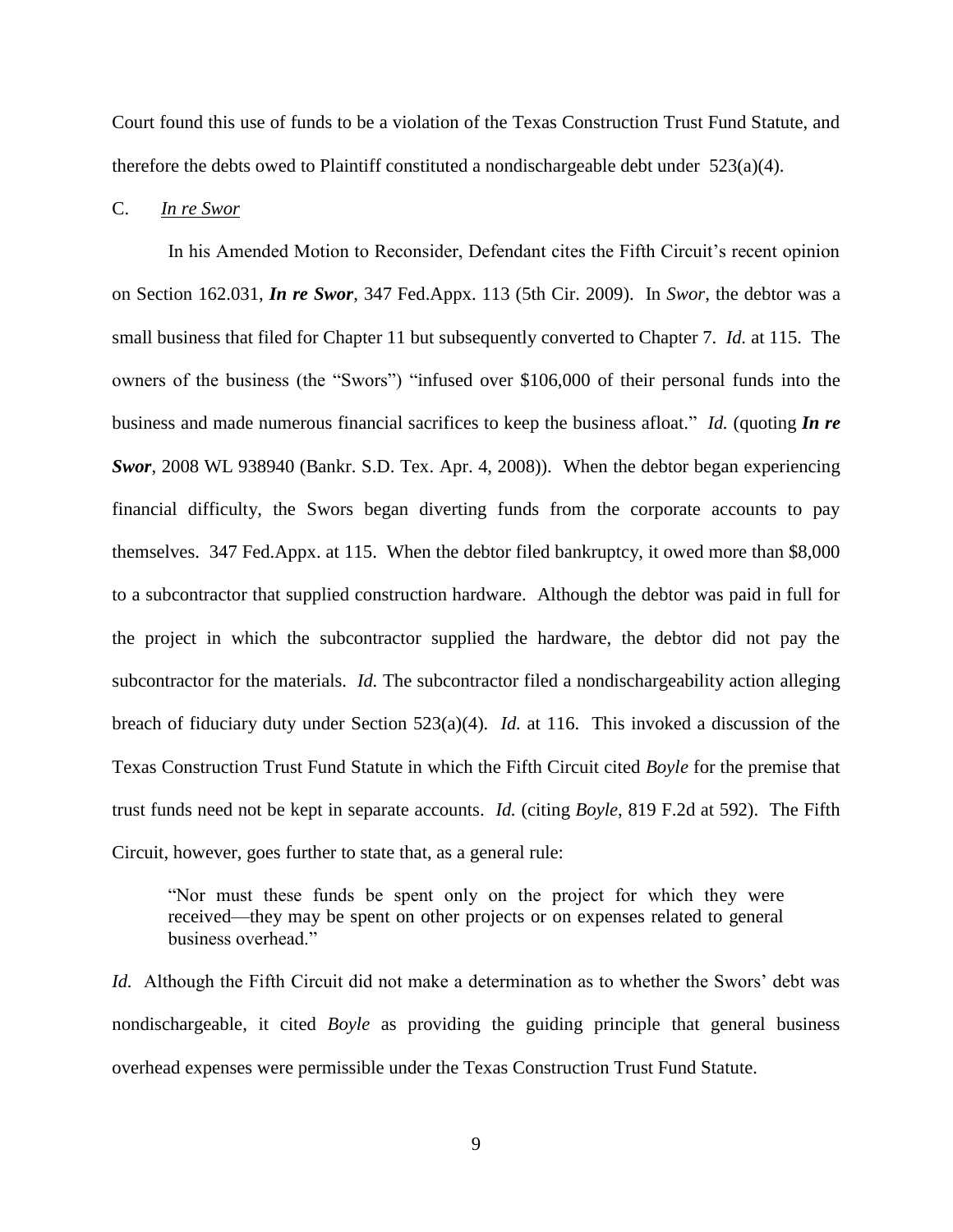It is therefore unclear exactly where the language of *Swor* leaves the Texas Construction Trust Fund Statute with respect to Section 523(a)(4). The legislative history, combined with the case law of this District, acknowledge that the scope of the statute has expanded significantly from when it was first enacted. The Fifth Circuit, in relying on language of the *Boyle* case, which was decided prior to the 1987 amendments, seems to favor a more restrictive approach.

Defendant, both in the original hearing on the merits and the hearing on his Motion for Reconsideration, argued that the case law allows trust funds to be comingled, and that this supports the notion that trust funds can be spent on general expenses of the corporation. Indeed, this is first mentioned in *Boyle* when the Fifth Circuit noted that the statute does not allow a claim "if the contractor uses all the 'red' dollars loaned to pay bills arising from the 'yellow' project." 819 F.3d at 592. This language is seen throughout the case law interpreting the Texas Construction Trust Fund Statute. *See, e.g., Nicholas***,** 956 F.2d at 113 (quoting *Boyle*); *Swor***,**  347 Fed.Appx. at 115 at 117 ("Texas law permits contractors the mingling [of trust funds] that occurred here."). The Court does not agree, however, with Defendant's position that allowing comingling of funds excuses Defendant from liability under the Texas Construction Trust Fund Statute. In fact, the court in *Boyle* goes on to state that comingling of funds does not create a cause of action under the statute so long as the contractor ultimately spends the amount the contractor received on actual and direct expenses of the particular project for which the contractor was paid. 819 F.2d at 592 ("[The statute] does not allow a personal liability claim if the contractor uses all the 'red' dollars loaned to pay bills arising from the 'yellow' project *so long as he expends on the 'red' project an amount equal to the total of funds advanced*." (emphasis added)). Comingling is permitted under the law, but a general contractor can still be liable under the statute if it does not ultimately either (1) pay the subcontractor the amount owed,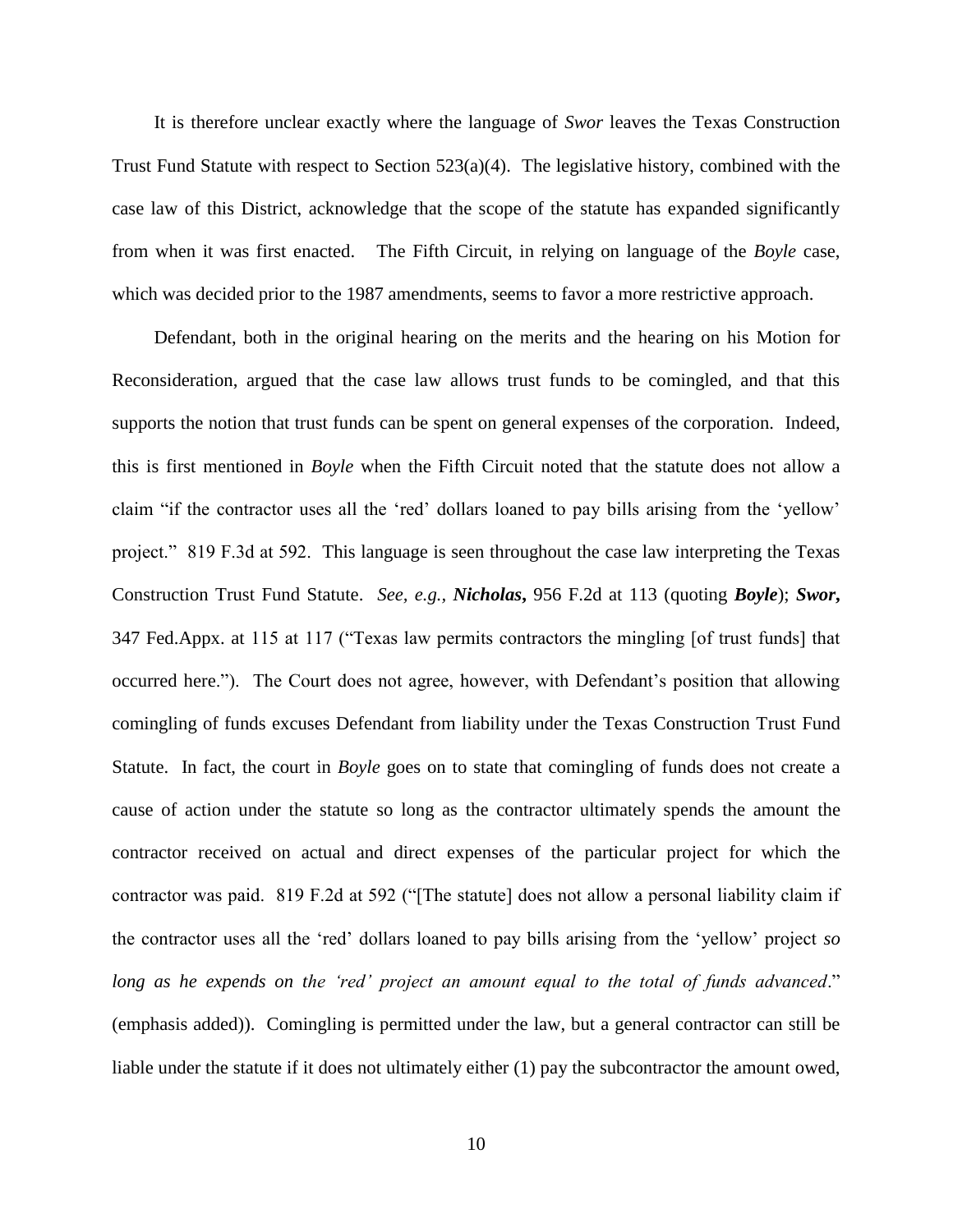or (2) spend the amount owed to the subcontractor on actual and direct expenses of the project for which the subcontractor contributed materials.

In the case of a healthy corporation operating in the ordinary course, comingling presents no problem, as the general contractor has enough money to spend "red" trust funds on "yellow" projects while still having enough left over to spend on the project for which it received "red" dollars. When a general contractor spends "red" dollars on "yellow" projects and then files Chapter 7 and seeks to have debts to the subcontractor discharged, however, the Court can safely presume there is no intent to spend any more money on the "red" project. The bankruptcy general contractor does not satisfy the rule in *Boyle* that allows comingling so long as the general contractor ultimately spends the same amount on the project for which it received the funds. Debtor cannot use its ability to comingle funds as a defense to liability under the Texas Construction Trust Fund Statute.

The Court does concede, however, that *Swor* explicitly states that Texas law allows contractors to spend trust funds on "other projects or on expenses related to general business overhead." 347 Fed.Appx. At 116. The evidence provided by the parties in this case shows that the money Defendant received from the projects for which Plaintiff provided concrete was spent on bills of the corporation, including telephone bills, truck payments, salaries, and other expenses. These fall into the definition of other projects and general business overhead under the Fifth Circuit's interpretation of the Texas Construction Trust Fund Statute. The Court is therefore of the opinion that it must amend its prior judgment granting Plaintiff's Partial Motion for Summary Judgment.

This interpretation of the statute is troubling to the Court. The Court shares the same concerns the bankruptcy court shared in *Faulkner*. Under such a standard it becomes difficult to

11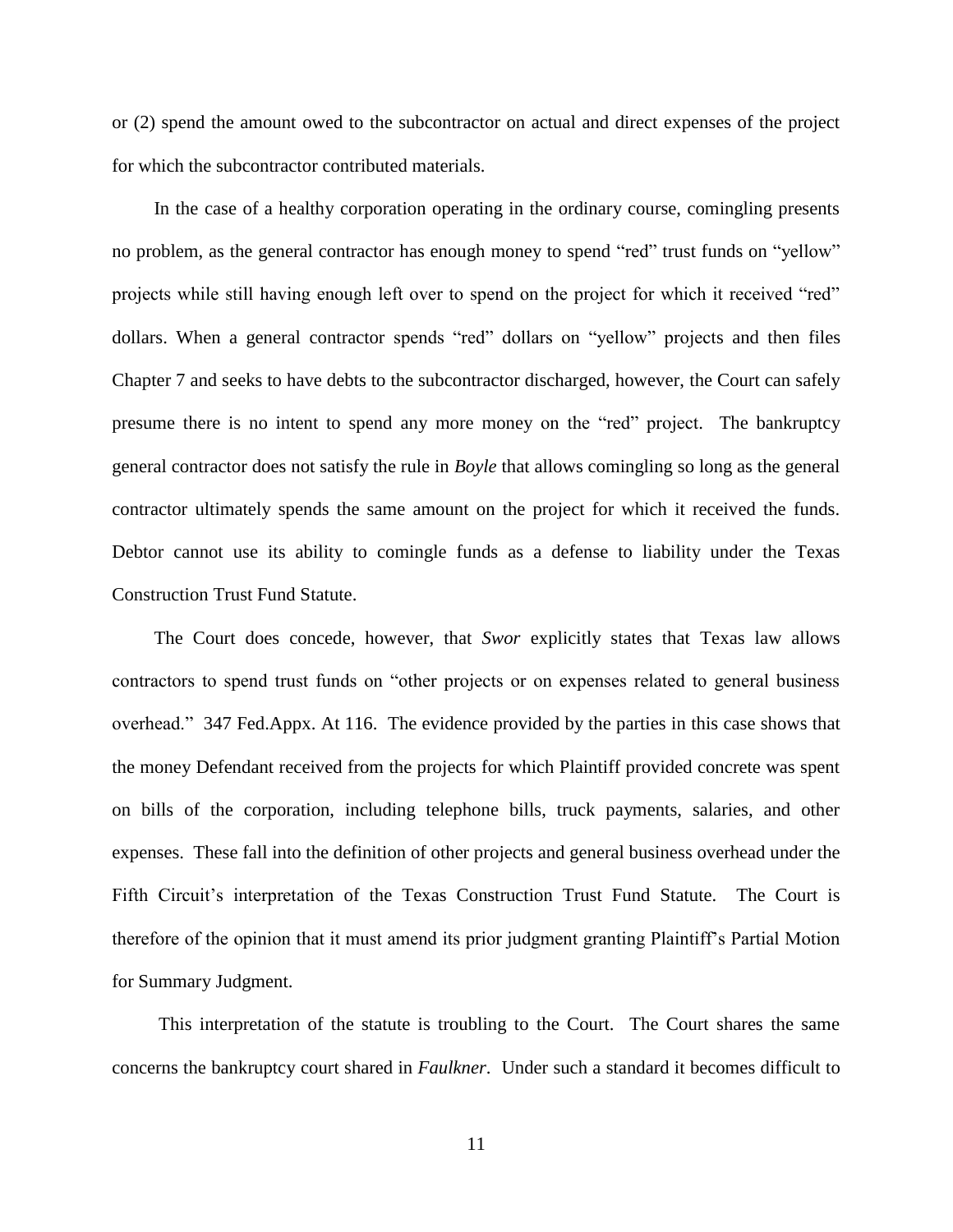determine what constitutes a violation of the statute. Indeed, under this approach, the affirmative defense appears to swallow the statute itself. Further, it allows general contractors to pick and choose who they pay prior to filing bankruptcy, going against the guiding principle that bankruptcy allows and orderly distribution of assets to creditors.<sup>1</sup> Defendant argued at the hearing on his Motion for Reconsideration that the statute only applies in cases in which the general contractor takes funds out of the account and uses them for some illicit purpose, making payments on something outside of the corporation. If this were the case, the statute would never have been amended to include culpable mental states other than "with intent to defraud." Further, the Bankruptcy Code already furnishes a remedy to creditors whose debts arise out of the debtor's fraudulent actions.<sup>2</sup> 11 U.S.C. § 523(a)(2) (West 2012).

The 1987 amendments, when taken in consideration with the statute's "broad remedial purpose," makes this argument unavailing. Despite the broadened mental standard of the statute, however, the Circuit made it clear that the Texas Construction Trust Fund Statute should continue to be construed narrowly by the courts. The Court will accordingly modify its judgment. Because the parties both represented numerous times that there is no genuine issue of material fact in this case, either Plaintiff or Defendant is entitled to judgment as a matter of law. As a result, the Court must take the unusual step of taking summary judgment from one party and giving it to another.

IT IS THEREFORE ORDERED that Defendant's Amended Motion for Reconsideration is

 $\overline{a}$ 

<sup>&</sup>lt;sup>1</sup> Such is the case here. Defendant chose not to pay Plaintiff for the concrete provided because Plaintiff was "the big dog" who, in Defendants' judgment, could afford to carry the loss (ECF No. 30-1).

<sup>&</sup>lt;sup>2</sup> Indeed, Plaintiff's Amended Complaint seeks judgment under Section 523(a)(2), alleging that Defendant, or someone at his direction, refused to remit payment until Plaintiff signed a lien release and represented that Defendant would pay Plaintiff upon signing the lien release (ECF No. 58). Plaintiffs allege Defendant knew at the time Plaintiff signed the lien release that Defendant would never pay Plaintiff and therefore only sought to subordinate Plaintiff's priority lien status when he Defendant filed bankruptcy (*Id.*). The Court makes no findings on Plaintiff's claim under Section 523(a)(2), nor on Plaintiff's claim under Section 523(a)(6), in this Memorandum Opinion.